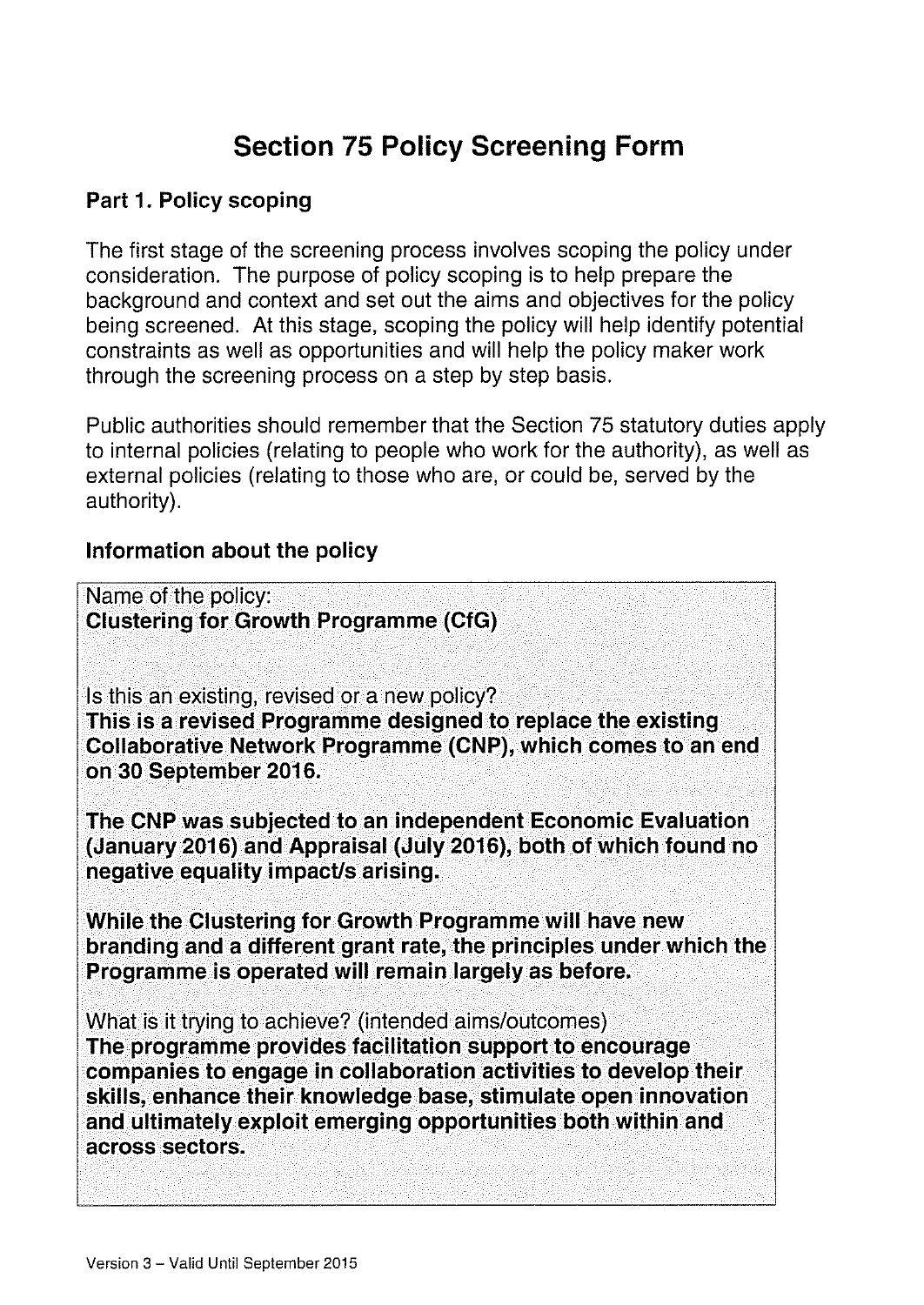Are there any Section 75 categories which might be expected to benefit from the intended policy? If so, explain how.

The policy is not aimed at any specific Section 75 category, but rather at representatives of NI industry, academia, and the public sector who wish to collaborate on specific projects with defined economic outcomes. Representatives from any Section 75 category are welcome to participate in Networks/Clusters funded under the Programme, provided that the projects they are aligned to meet Invest Ni's general intervention principles.

Who initiated or wrote the policy?

The policy was initiated and devised within the Skills and Strategy Division at invest Ni, with reference to objectives outlined in the Programme for Government, Department for the Economy (OfE) Economic Strategy for NI, the Ni innovation Strategy, the OfE MATRIX Science industry Panel and the Invest Ni Corporate Plan.

Who owns and who implements the policy? The policy is owned by the Clustering for Growth Team within the Skills and Strategy Division at invest NI.

### Implementation factors

Are there any factors which could contribute to/detract from the intended aim/outcome of the policy/decision?

If yes, are they

 $\boldsymbol{\chi}$ financial: Funding for the Programme has been agreed for a five year period from October <sup>1</sup> 2016; if it was to be withdrawn, for any reason, the organisation would need to review its capacity to deliver support for clusters/networks.



legislative

other, please specify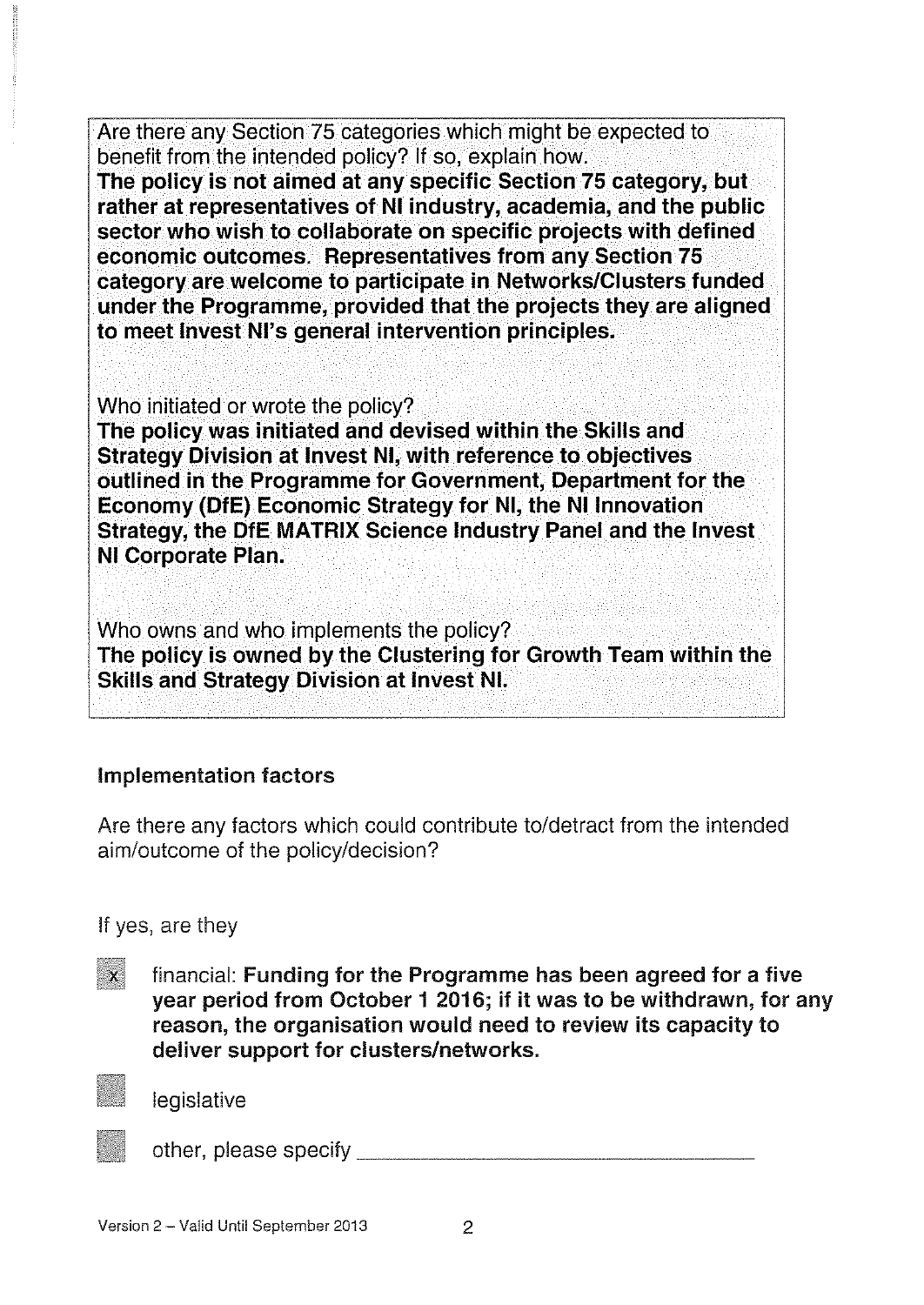#### Main stakeholders affected

Who are the internal and external stakeholders (actual or potential) that the policy will impact upon?

|                         | other, please specify: Academic Institutions; businesses; wider<br>stakeholders with an interest in the specific sectors that are the<br>focus of any particular cluster/network |
|-------------------------|----------------------------------------------------------------------------------------------------------------------------------------------------------------------------------|
| $\mathbf{x}$            | voluntary/community/trade unions                                                                                                                                                 |
| $\overline{\mathbf{x}}$ | other public sector organisations                                                                                                                                                |
|                         | service users                                                                                                                                                                    |
|                         | staff                                                                                                                                                                            |

#### Other policies with a bearing on this policy

• what are they?

Europe 2020 — A Strategy for Smart, Sustainable and Inclusive Growth (EU);

Regional Policy Contributing to Smart Growth in Europe 2020, the EC Cohesion Policy and the Smart Specialisation (RIS3) agenda (EU);

Department for Business Innovation and Skills — Business Plan, 2012 — 2015 (UK Government);

Fixing the Foundations: Creating a more Prosperous Nation — HMT, 2015 (UK Government);

Draft Programme for Government Framework, 2016 —2021 (NI Executive);

NI Programme for Government, 2011 — 2015 (NI Government);

NI Economic Strategy — Priorities for Sustainable Growth and Prosperity (NI Government);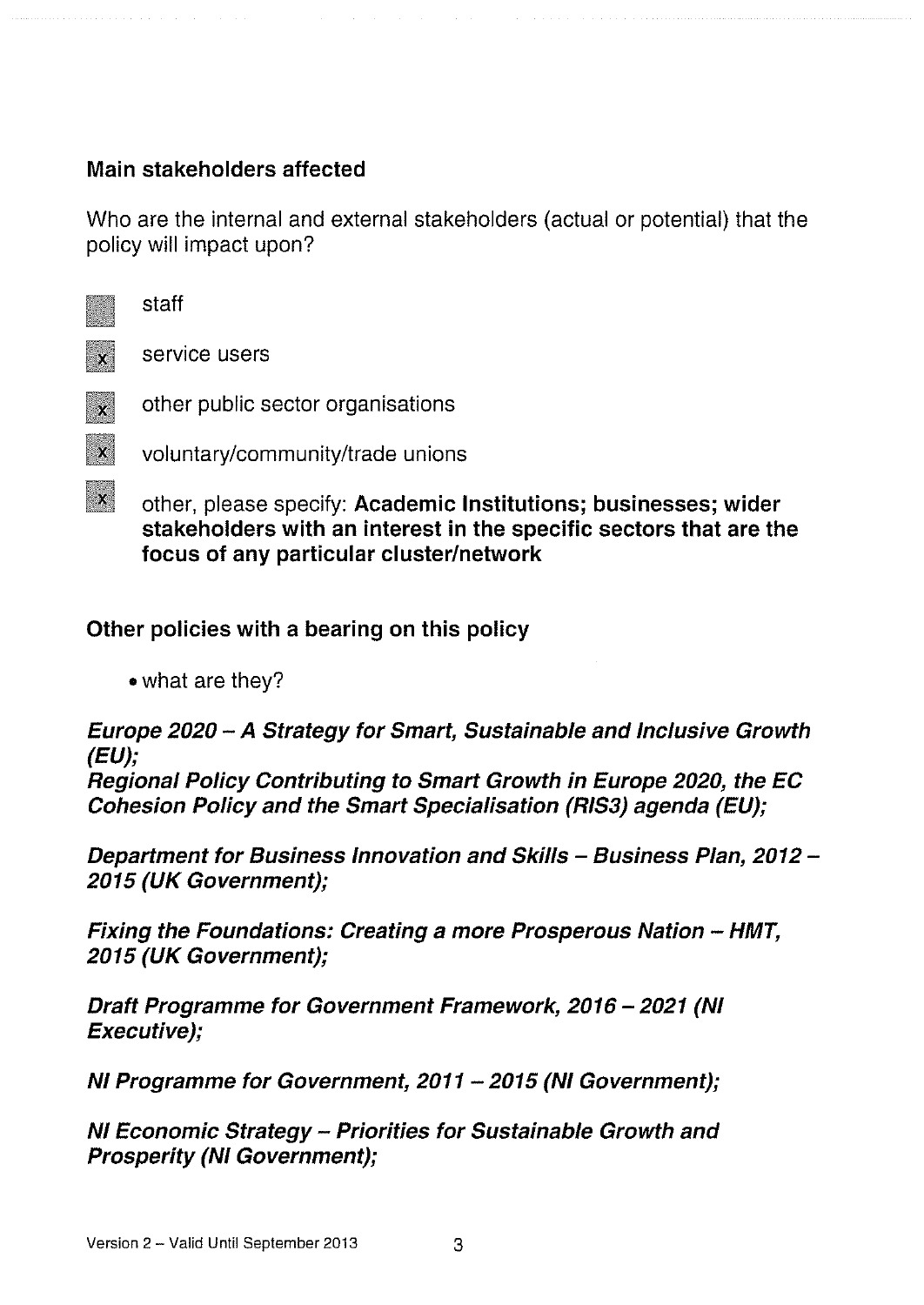Innovate NI — The Northern Ireland Innovation Strategy, 2014 — 2025 (NI Government);

DETI Corporate Plan, 2011 —2015 (NI Government);

Invest NI Corporate Plan, 2011 — 2015 (Invest NI);

Northern Ireland Framework for Smart Specialisation, 2014 (NI Government);

First Report of MATRIX: The Northern Ireland Science Industry Panel, 2008 (MA TRIX)

• who owns them? See above

#### Available evidence

Evidence to help inform the screening process may take many forms. Public authorities should ensure that their screening decision is informed by relevant data.

What evidence/information (both qualitative and quantitative) have you gathered to inform this policy? Specify details for each of the Section 75 categories.

| <b>Section 75</b><br>category | <b>Details of evidence/information</b>                                                                                                                                                                                                           |
|-------------------------------|--------------------------------------------------------------------------------------------------------------------------------------------------------------------------------------------------------------------------------------------------|
| Religious<br>belief           | The Collaborative Network Programme (to be known as the<br>Clustering for Growth Programme from October 1 2016) was<br>subject to an independent Economic Evaluation and<br>Appraisal in January 2016 and July 2016 respectively.                |
|                               | Past and present Programme participants were contacted<br>and surveyed in depth as to their experience of participating<br>in the Programme; external stakeholders (including other<br>public sector bodies and academic institutions) were also |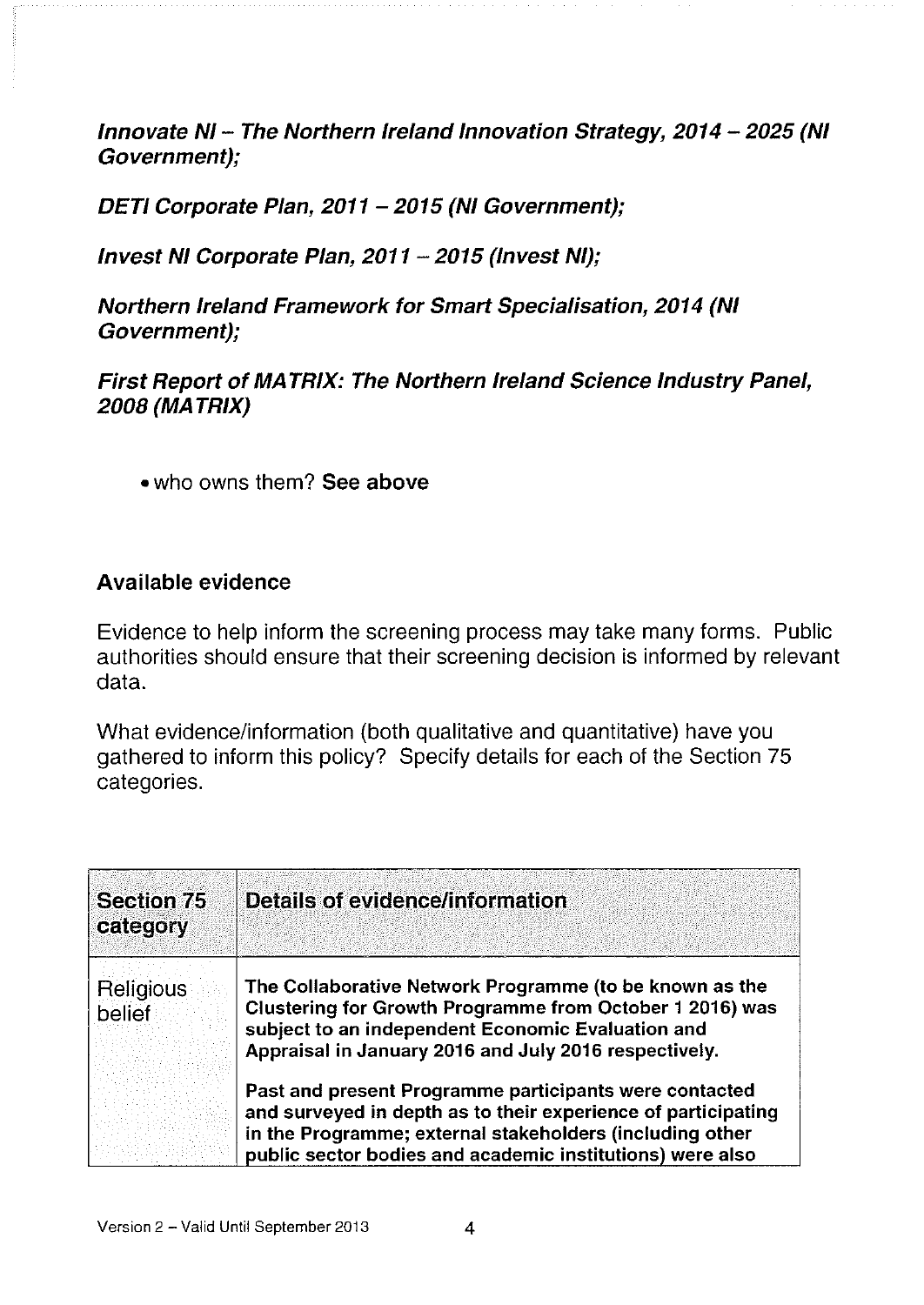| contacted as part of this process. |                                                                                                                                                                                                                                                                                                                                                                                                                                                                                                                                                                             |  |
|------------------------------------|-----------------------------------------------------------------------------------------------------------------------------------------------------------------------------------------------------------------------------------------------------------------------------------------------------------------------------------------------------------------------------------------------------------------------------------------------------------------------------------------------------------------------------------------------------------------------------|--|
|                                    | Both the Evaluation and the Appraisal found that there were<br>no aspects of the Programme that had the potential to impact<br>negatively on any Section 75 category. While the new<br>Programme will be branded differently and have amended<br>grant rates/levels it is anticipated that there will continue to<br>be no negative impact from a Section 75 perspective.<br>Invest NI colleagues will continue to monitor the Programme<br>as it develops, and steps will be taken to mitigate against any<br>adverse impact on Section 75 categories if/when this arises. |  |
| <b>Political</b><br>opinion        | See above                                                                                                                                                                                                                                                                                                                                                                                                                                                                                                                                                                   |  |
| Racial group                       | See above                                                                                                                                                                                                                                                                                                                                                                                                                                                                                                                                                                   |  |
| Age                                | See above                                                                                                                                                                                                                                                                                                                                                                                                                                                                                                                                                                   |  |
| <b>Marital status</b>              | See above                                                                                                                                                                                                                                                                                                                                                                                                                                                                                                                                                                   |  |
| <b>Sexual</b><br>orientation       | See above                                                                                                                                                                                                                                                                                                                                                                                                                                                                                                                                                                   |  |
| Men and<br>women<br>generally      | See above                                                                                                                                                                                                                                                                                                                                                                                                                                                                                                                                                                   |  |
| <b>Disability</b>                  | We recognise the additional needs of people with disabilities<br>and will offer reasonable adjustments in order to ensure that<br>our services are completely accessible. This includes<br>literature in alternative formats and the use of text phone for<br>those with hearing difficulties.                                                                                                                                                                                                                                                                              |  |
| Dependants                         | See above                                                                                                                                                                                                                                                                                                                                                                                                                                                                                                                                                                   |  |

## Needs, experiences and priorities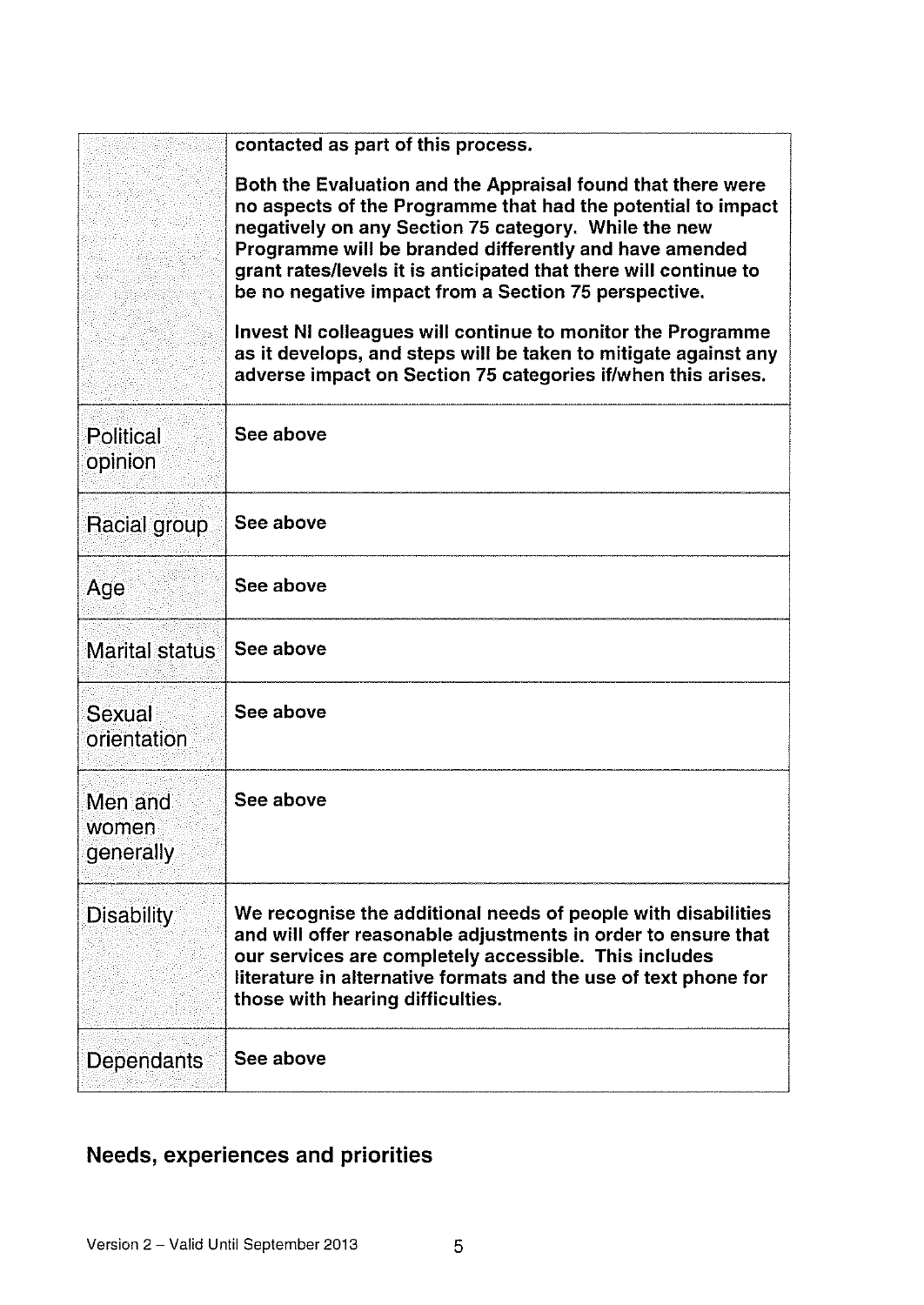Taking into account the information referred to above, what are the different needs, experiences and priorities of each of the following categories, in relation to the particular policy/decision? Specify details for each of the Section 75 categories

| <b>Section 75</b><br>category | Details of needs/experiences/priorities                                                                                                                                                                                                                                                                        |
|-------------------------------|----------------------------------------------------------------------------------------------------------------------------------------------------------------------------------------------------------------------------------------------------------------------------------------------------------------|
| Religious<br>belief           | <b>None</b>                                                                                                                                                                                                                                                                                                    |
| Political<br>opinion          | <b>None</b>                                                                                                                                                                                                                                                                                                    |
| Racial group                  | Our Programme material is available in the English<br>language as a default position. Members of other<br>racial groups may require the material to be made<br>available in an alternative language. We will<br>consider these requests and provide translation and<br>interpretation services where possible. |
| Age                           | <b>None</b>                                                                                                                                                                                                                                                                                                    |
| Marital status                | <b>None</b>                                                                                                                                                                                                                                                                                                    |
| Sexual<br>orientation         | <b>None</b>                                                                                                                                                                                                                                                                                                    |
| Men and<br>women<br>generally | <b>None</b>                                                                                                                                                                                                                                                                                                    |
| <b>Disability</b>             | Individuals with a disability who wish to find out<br>more about the Programme; attend an event about<br>the Programme at an Invest NI location and/or<br>participate in a Network/Cluster may require<br>Programme material to be made available in                                                           |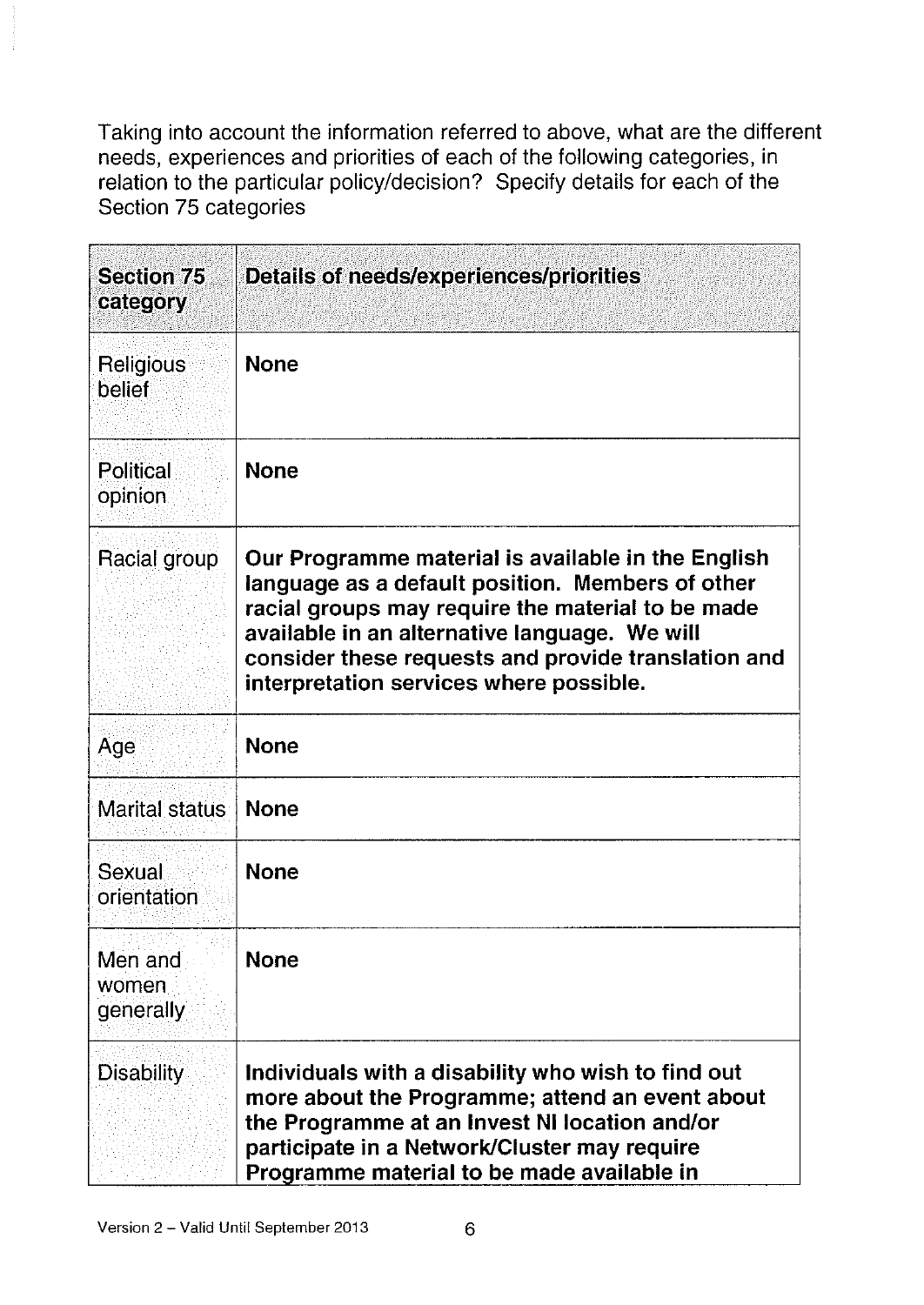|            | alternative formats. They may also require<br>reasonable adjustments to be made to enable them<br>to attend and participate in events. We will<br>accommodate such requests. |
|------------|------------------------------------------------------------------------------------------------------------------------------------------------------------------------------|
| Dependants | <b>None</b>                                                                                                                                                                  |

#### Part 2. Screening questions

#### Introduction

In making a decision as to whether or not there is a need to carry out an equality impact assessment, the public authority should consider its answers to the questions 1-4 which are given on pages 66-68 of this Guide.

If the public authority's conclusion is none in respect of all of the Section 75 equality of opportunity and/or good relations categories, then the public authority may decide to screen the policy out. If a policy is 'screened out' as having no relevance to equality of opportunity or good relations, a public authority should give details of the reasons for the decision taken.

If the public authority's conclusion is major in respect of one or more of the Section 75 equality of opportunity and/or good relations categories, then consideration should be given to subjecting the policy to the equality impact assessment procedure.

If the public authority's conclusion is minor in respect of one or more of the Section 75 equality categories and/or good relations categories, then consideration should still be given to proceeding with an equality impact assessment, or to:

- measures to mitigate the adverse impact; or
- the introduction of an alternative policy to better promote equality of opportunity and/or good relations.

#### In favour of a 'major' impact

- a) The policy is significant in terms of its strategic importance;
- b) Potential equality impacts are unknown, because, for example, there is insufficient data upon which to make an assessment or because they are complex, and it would be appropriate to conduct an equality impact assessment in order to better assess them;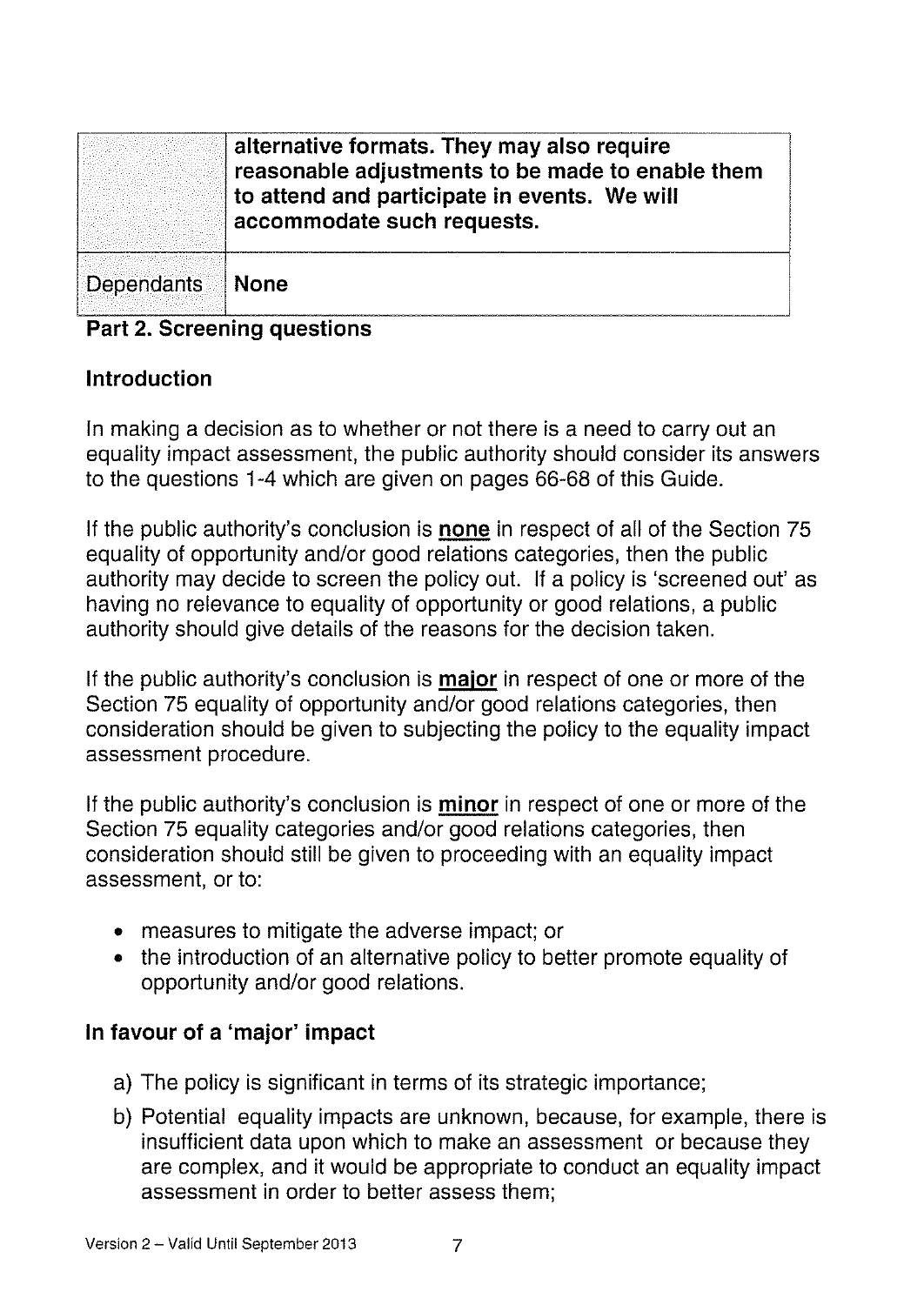- c) Potential equality and/or good relations impacts are likely to be adverse or are likely to be experienced disproportionately by groups of people including those who are marginalised or disadvantaged;
- d) Further assessment offers a valuable way to examine the evidence and develop recommendations in respect of a policy about which there are concerns amongst affected individuals and representative groups, for example in respect of multiple identities;
- e) The policy is likely to be challenged by way of judicial review;
- f) The policy is significant in terms of expenditure.

#### In favour of 'minor' impact

- a) The policy is not unlawfully discriminatory and any residual potential impacts on people are judged to be negligible;
- b) The policy, or certain proposals within it, are potentially unlawfully discriminatory, but this possibility can readily and easily be eliminated by making appropriate changes to the policy or by adopting appropriate mitigating measures;
- c) Any asymmetrical equality impacts caused by the policy are intentional because they are specifically designed to promote equality of opportunity for particular groups of disadvantaged people;
- d) By amending the policy there are better opportunities to better promote equality of opportunity and/or good relations.

#### In favour of none

- a) The policy has no relevance to equality of opportunity or good relations.
- b) The policy is purely technical in nature and will have no bearing in terms of its likely impact on equality of opportunity or good relations for people within the equality and good relations categories.

Taking into account the evidence presented above, consider and comment on the likely impact on equality of opportunity and good relations for those affected by this policy, in any way, for each of the equality and good relations categories, by applying the screening questions given overleaf and indicate the level of impact on the group i.e. minor, major or none.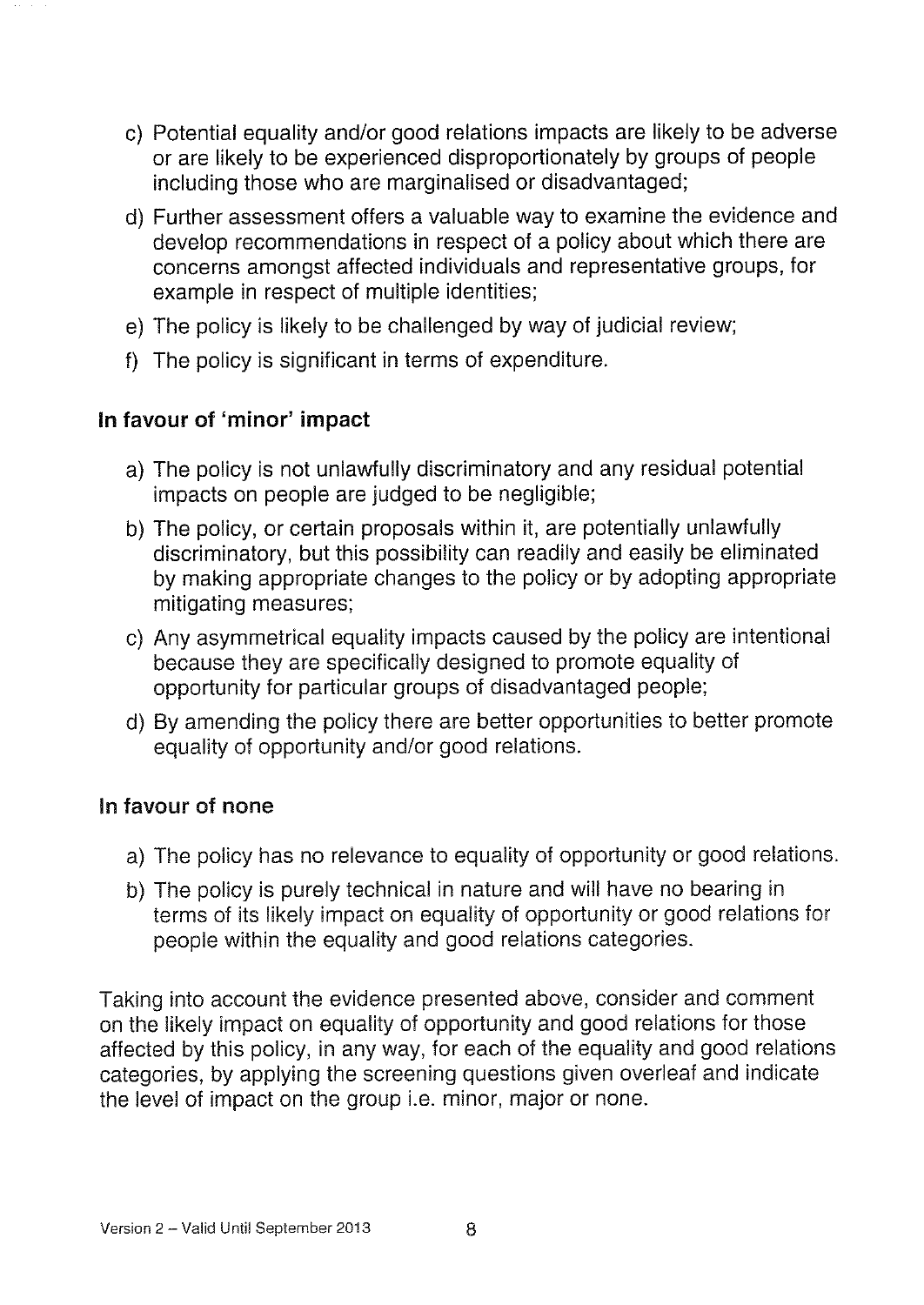### Screening questions

| $\mathbf{1}$<br>What is the likely impact on equality of opportunity for those affected<br>by this policy, for each of the Section 75 equality categories?<br>minor/major/none |                          |                                                                                                                                           |
|--------------------------------------------------------------------------------------------------------------------------------------------------------------------------------|--------------------------|-------------------------------------------------------------------------------------------------------------------------------------------|
| Section 75<br>category                                                                                                                                                         | Details of policy impact | Level of impact?<br>minor/major/none                                                                                                      |
| <b>Religious</b><br>belief                                                                                                                                                     |                          | <b>None</b>                                                                                                                               |
| <b>Political</b><br>opinion                                                                                                                                                    |                          | <b>None</b>                                                                                                                               |
| Racial<br>group                                                                                                                                                                |                          | <b>None</b>                                                                                                                               |
| Age                                                                                                                                                                            |                          | <b>None</b>                                                                                                                               |
| <b>Marital</b><br>status                                                                                                                                                       |                          | <b>None</b>                                                                                                                               |
| <b>Sexual</b><br>orientation                                                                                                                                                   |                          | <b>None</b>                                                                                                                               |
| Men and<br>women<br>generally                                                                                                                                                  |                          | None, although<br>in the interests<br>of encouraging<br>female<br>participation<br>we will<br>highlight this<br>programme<br>within Women |

 $\mathcal{L}^{\pm}$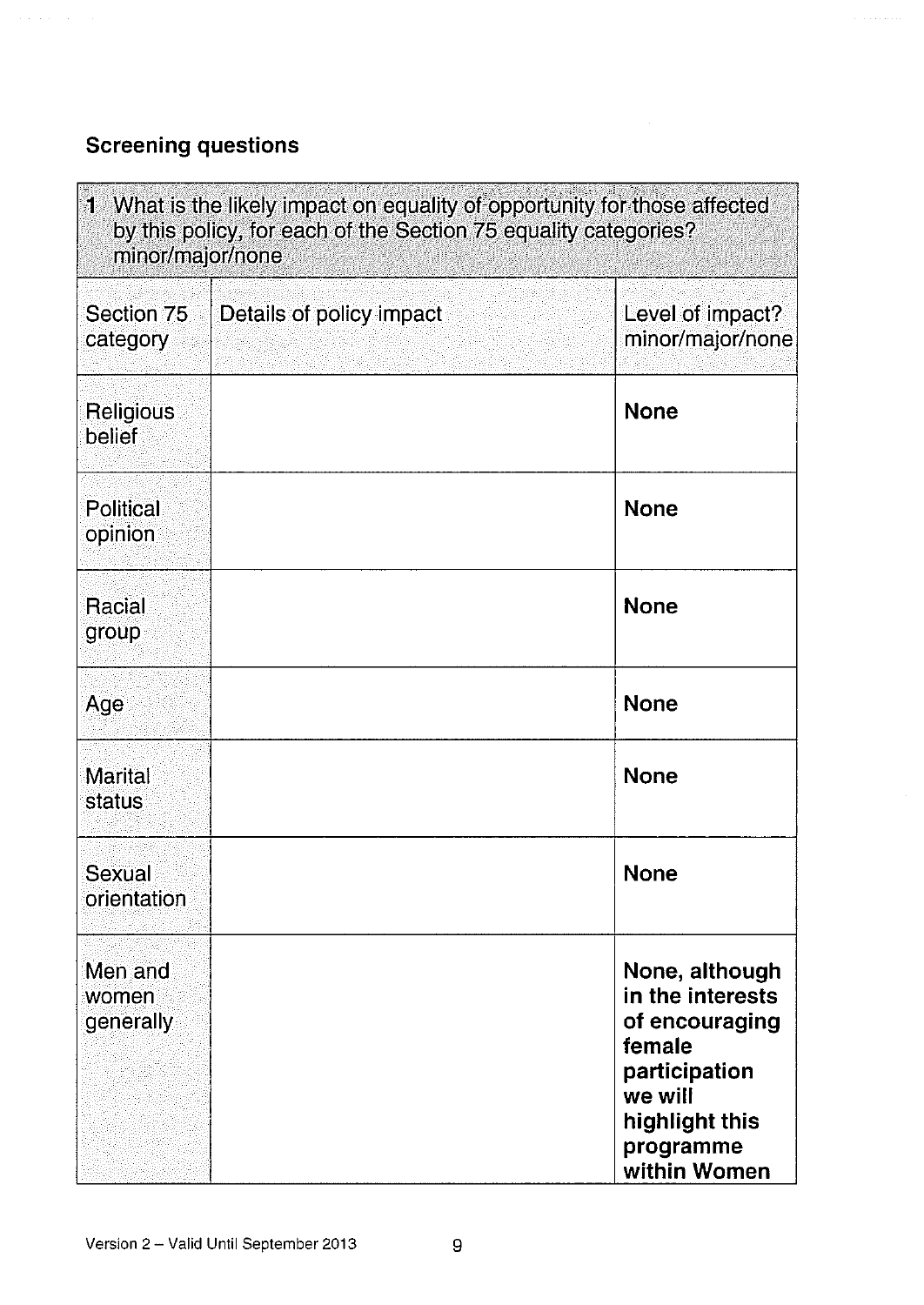|                            |                                                                                                                              | in Business.                                                                                                                        |  |
|----------------------------|------------------------------------------------------------------------------------------------------------------------------|-------------------------------------------------------------------------------------------------------------------------------------|--|
| <b>Disability</b>          |                                                                                                                              | None, although<br>we will<br>accommodate<br>all requests for<br>reasonable<br>adjustments.                                          |  |
| Dependants                 |                                                                                                                              | <b>None</b>                                                                                                                         |  |
| $\overline{2}$             | Are there opportunities to better promote equality of opportunity for<br>people within the Section 75 equalities categories? |                                                                                                                                     |  |
| Section 75<br>category     | If Yes, provide details                                                                                                      | If No, provide reasons                                                                                                              |  |
| Religious<br><b>belief</b> | <b>No</b>                                                                                                                    | We do not anticipate that<br>this programme will lend<br>itself to the promotion of<br>opportunity for this<br>particular category. |  |
| Political<br>opinion       | <b>No</b>                                                                                                                    | We do not anticipate that<br>this programme will lend<br>itself to the promotion of<br>opportunity for this<br>particular category. |  |
| Racial<br>group            | <b>No</b>                                                                                                                    | We do not anticipate that<br>this programme will lend<br>itself to the promotion of<br>opportunity for this<br>particular category. |  |
| Age                        | <b>No</b>                                                                                                                    | We do not anticipate that<br>this programme will lend<br>itself to the promotion of<br>opportunity for this<br>particular category. |  |

 $\alpha$  ,  $\alpha$  ,  $\alpha$  ,  $\alpha$  ,  $\alpha$  ,  $\alpha$  ,  $\alpha$  ,  $\alpha$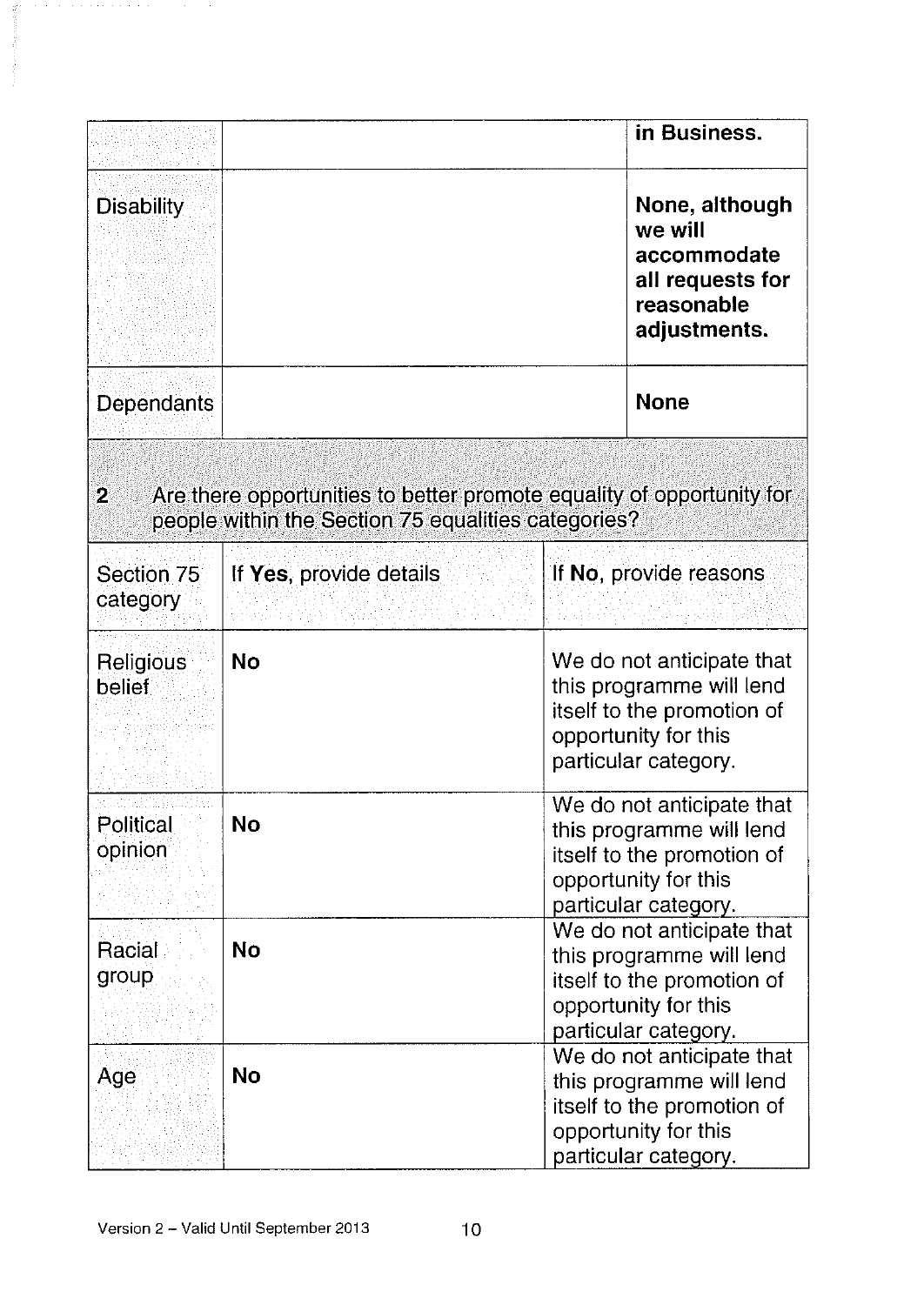| <b>Marital</b><br>status<br>Sexual<br>orientation | <b>No</b><br><b>No</b>                                                                                                                                                                                                                                                                              | We do not anticipate that<br>this programme will lend<br>itself to the promotion of<br>opportunity for this<br>particular category.<br>We do not anticipate that<br>this programme will lend<br>itself to the promotion of<br>opportunity for this<br>particular category. |
|---------------------------------------------------|-----------------------------------------------------------------------------------------------------------------------------------------------------------------------------------------------------------------------------------------------------------------------------------------------------|----------------------------------------------------------------------------------------------------------------------------------------------------------------------------------------------------------------------------------------------------------------------------|
| Men and<br>women<br>generally                     | While there are no aspects of<br>the Programme that impact<br>adversely on the ability of<br>women to participate in<br><b>Clusters/Networks, we will</b><br>engage with stakeholders<br>representing Women In<br><b>Business to raise awareness</b><br>amongst female business<br>representatives. |                                                                                                                                                                                                                                                                            |
| <b>Disability</b>                                 | <b>No</b>                                                                                                                                                                                                                                                                                           | We do not anticipate that<br>this programme will lend<br>itself to the promotion of<br>opportunity for this<br>particular category,<br>however we will<br>accommodate all<br>reasonable adjustments<br>to ensure participation.                                            |
| Dependants                                        | <b>No</b>                                                                                                                                                                                                                                                                                           | We do not anticipate that<br>this programme will lend<br>itself to the promotion of<br>opportunity for any<br>particular category.                                                                                                                                         |

#### 3 To what extent is the policy likely to impact on good relations between people of different religious belief, political opinion or racial group? minor/major/none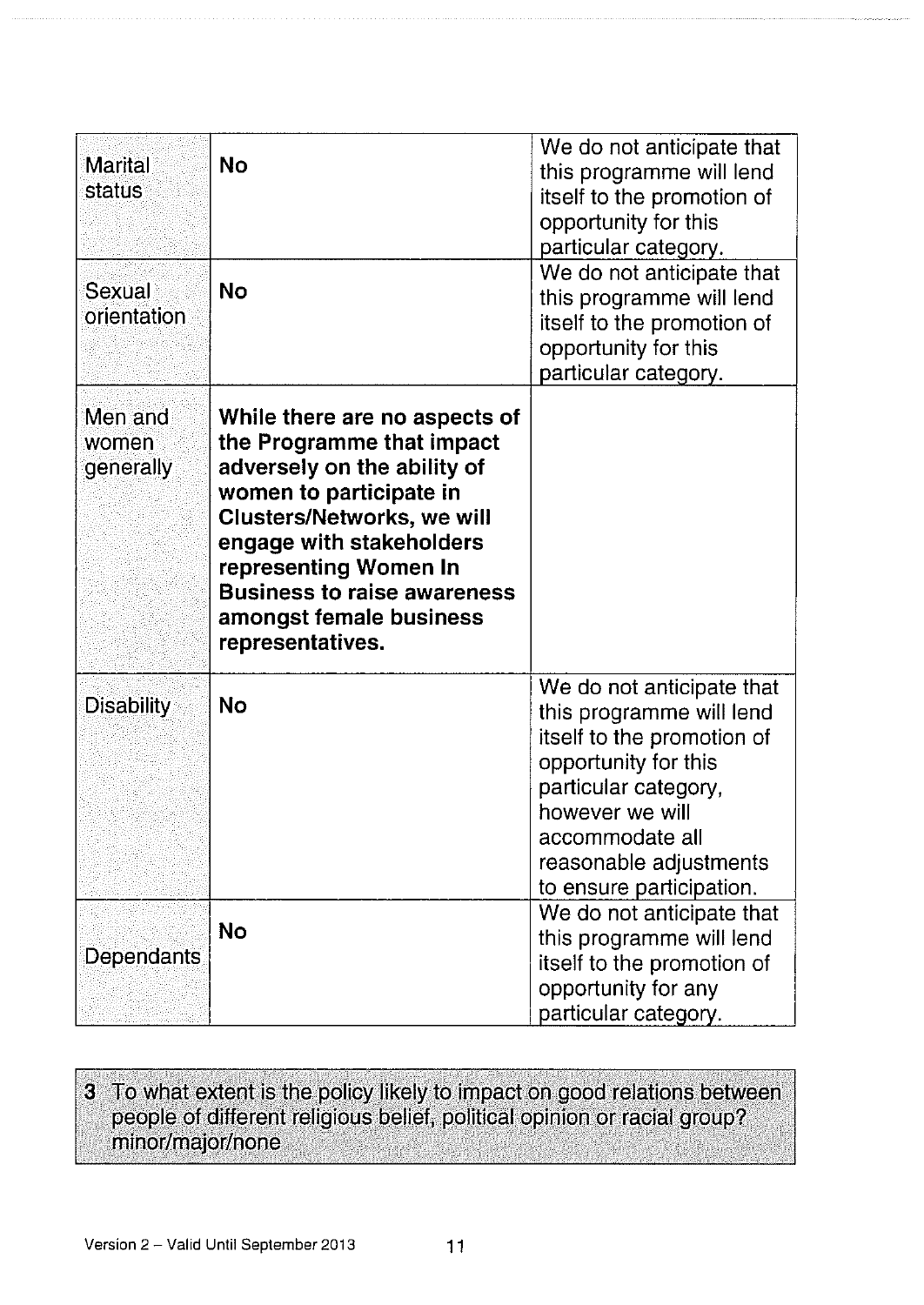| Good<br>relations<br>category | Details of policy impact | Level of impact<br>minor/major/none |
|-------------------------------|--------------------------|-------------------------------------|
| <b>Religious</b><br>belief    | N/A                      | <b>None</b>                         |
| Political<br>opinion          | N/A                      | <b>None</b>                         |
| Racial<br>group               | N/A                      | <b>None</b>                         |

| 4 Are there opportunities to better promote good relations between<br>people of different religious belief, political opinion or racial group? |                         |                                                                                                                                                                                          |  |
|------------------------------------------------------------------------------------------------------------------------------------------------|-------------------------|------------------------------------------------------------------------------------------------------------------------------------------------------------------------------------------|--|
| Good<br>relations<br>category                                                                                                                  | If Yes, provide details | If No, provide reasons                                                                                                                                                                   |  |
| Religious<br>belief                                                                                                                            |                         | The Programme is self-<br>selecting and is aimed<br>at enhancing NI's<br>economic<br>competitiveness; as<br>such there is no<br>specific focus on the<br>promotion of good<br>relations. |  |
| Political<br>opinion                                                                                                                           |                         | See above                                                                                                                                                                                |  |
| Racial<br>group                                                                                                                                |                         | See above                                                                                                                                                                                |  |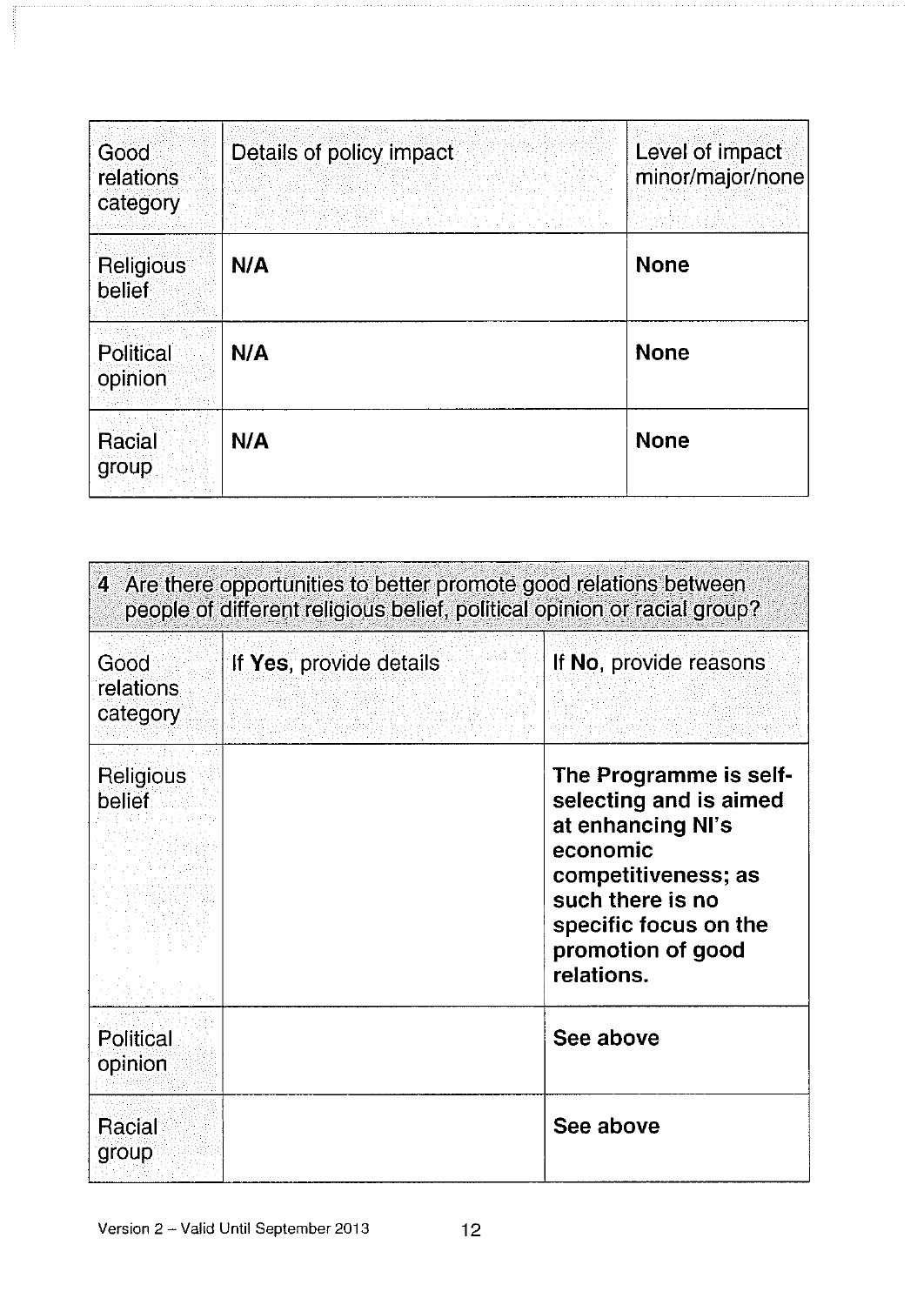### Additional considerations

#### Multiple identity

Generally speaking, people can fall into more than one Section 75 category. Taking this into consideration, are there any potential impacts of the policy/decision on people with multiple identities? (For example; disabled minority ethnic people; disabled women; young Protestant men; and young lesbians, gay and bisexual people).

Provide details of data on the impact of the policy on people with multiple identities. Specify relevant Section 75 categories concerned.

No multiple identity impacts are envisaged.

#### Part 3. Screening decision

If the decision is not to conduct an equality impact assessment, please provide details of the reasons.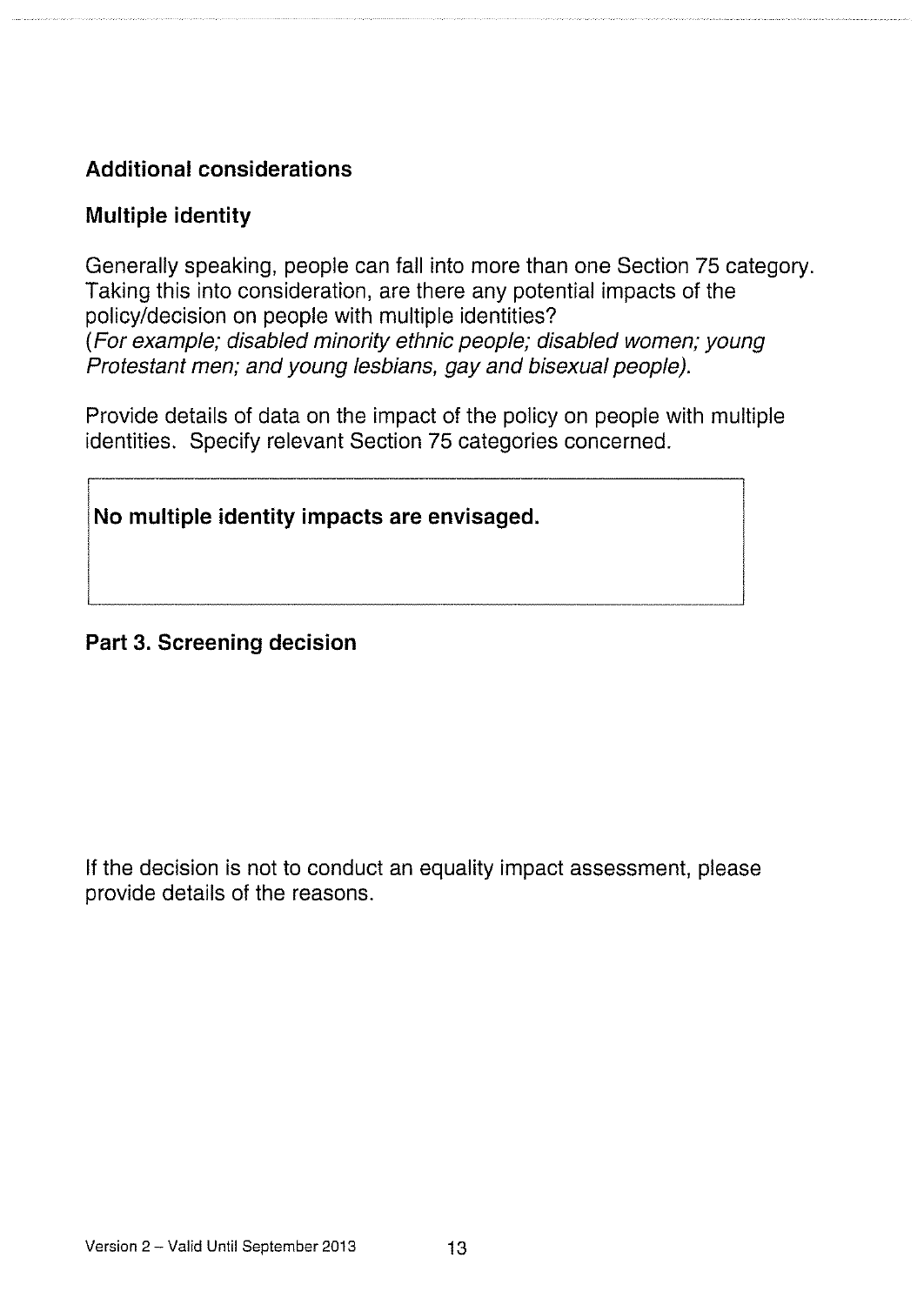The Clustering for Growth Programme (previously known as the Collaborative Network Programme) is a funding mechanism open to groups of Northern Ireland companies (minimum of four) who want to collaborate with each other, and other stakeholders, in order to improve their economic competitiveness.

Applications to the Programme are assessed in line with Invest NI's established intervention principles, which are a purely economic test and do not preclude any Section 75 category from making an application.

The Programme has been subject to an independent Economic Evaluation and Appraisal and no adverse impact on any Section 75 category was found.

We will take steps to engage with Women In Business to ensure that there are good levels of awareness about the Programme amongst female business representatives.

Invest NI will continue to monitor the Programme as it develops and will take the necessary steps to mitigate against any future adverse impacts, should they arise.

If the decision is not to conduct an equality impact assessment the public authority should consider if the policy should be mitigated or an alternative policy be introduced.

N/A

If the decision is to subject the policy to an equality impact assessment, please provide details of the reasons.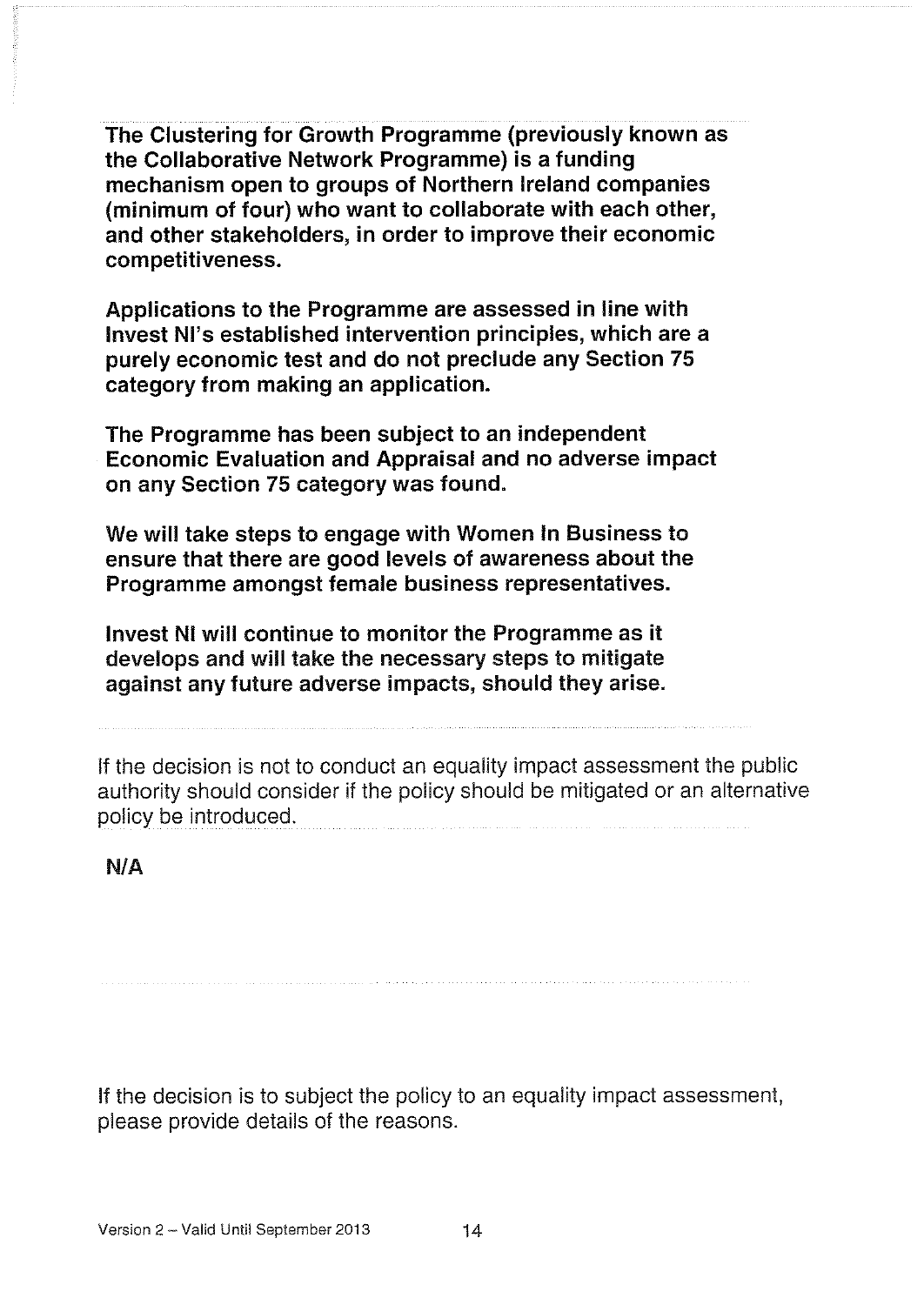All public authorities' equality schemes must state the authority's arrangements for assessing and consulting on the likely impact of policies adopted or proposed to be adopted by the authority on the promotion of equality of opportunity. The Commission recommends screening and equality impact assessment as the tools to be utilised for such assessments. Further advice on equality impact assessment may be found in a separate Commission publication: Practical Guidance on Equality Impact Assessment.

#### Mitigation

When the public authority concludes that the likely impact is 'minor' and an equality impact assessment is not to be conducted, the public authority may consider mitigation to lessen the severity of any equality impact, or the introduction of an alternative policy to better promote equality of opportunity or good relations.

Can the policy/decision be amended or changed or an alternative policy introduced to better promote equality of opportunity and/or good relations?

If so, give the reasons to support your decision, together with the proposed changes/amendments or alternative policy.

N/A

#### Timetabling and prioritising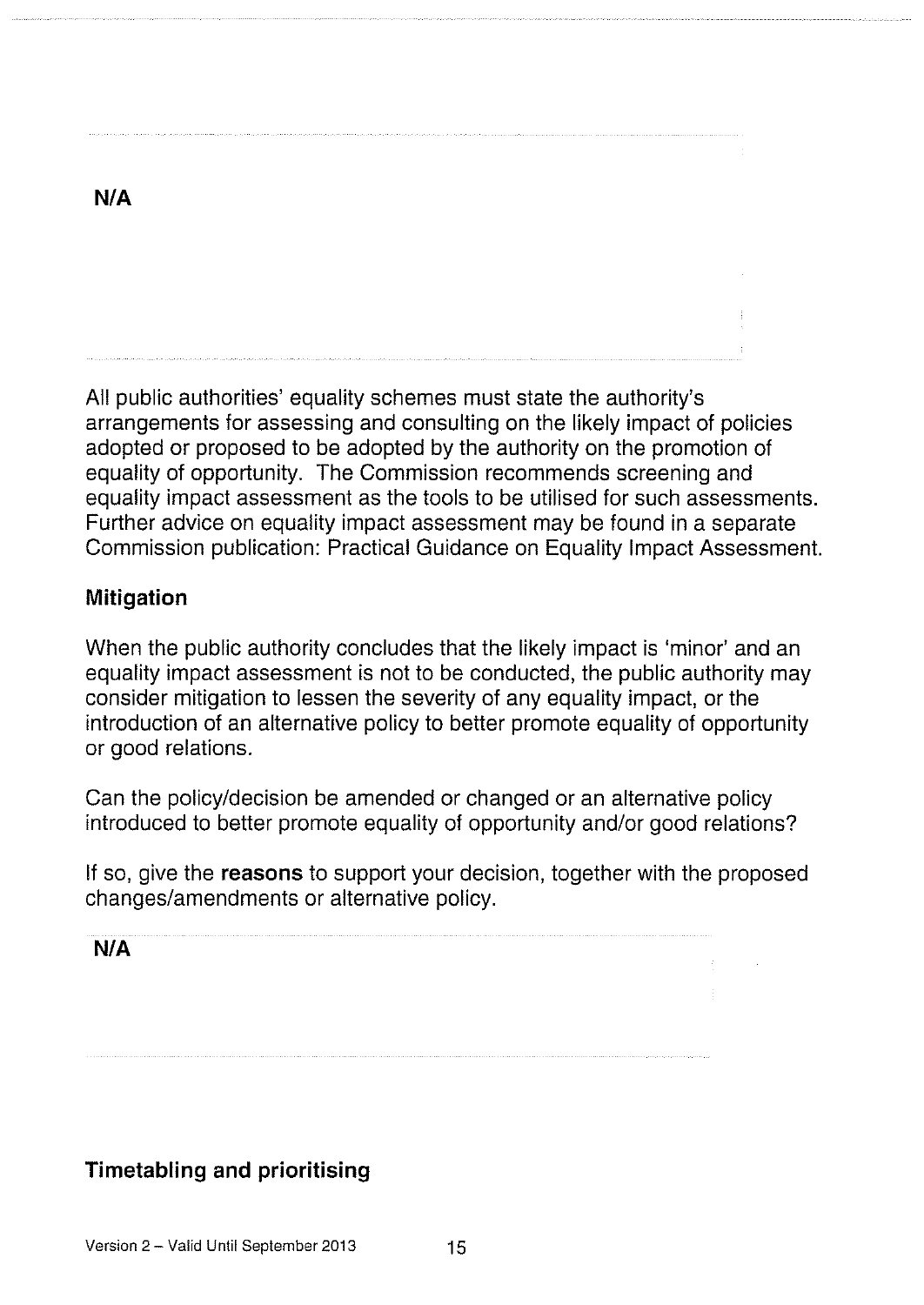Factors to be considered in timetabling and prioritising policies for equality impact assessment.

If the policy has been 'screened in' for equality impact assessment, then please answer the following questions to determine its priority for timetabling the equality impact assessment.

On a scale of 1-3, with <sup>1</sup> being the lowest priority and 3 being the highest, assess the policy in terms of its priority for equality impact assessment.

| <b>Priority criterion</b>                            | Rating<br>$(1-3)$ |
|------------------------------------------------------|-------------------|
| Effect on equality of opportunity and good relations | n/a               |
| Social need                                          | n/a               |
| Effect on people's daily lives                       | n/a               |
| Relevance to a public authority's functions          | n/a               |

Note: The Total Rating Score should be used to prioritise the policy in rank order with other policies screened in for equality impact assessment. This list of priorities will assist the public authority in timetabling. Details of the Public Authority's Equality Impact Assessment Timetable should be included in the quarterly Screening Report.

Is the policy affected by timetables established by other relevant public authorities?

If yes, please provide details

N/A